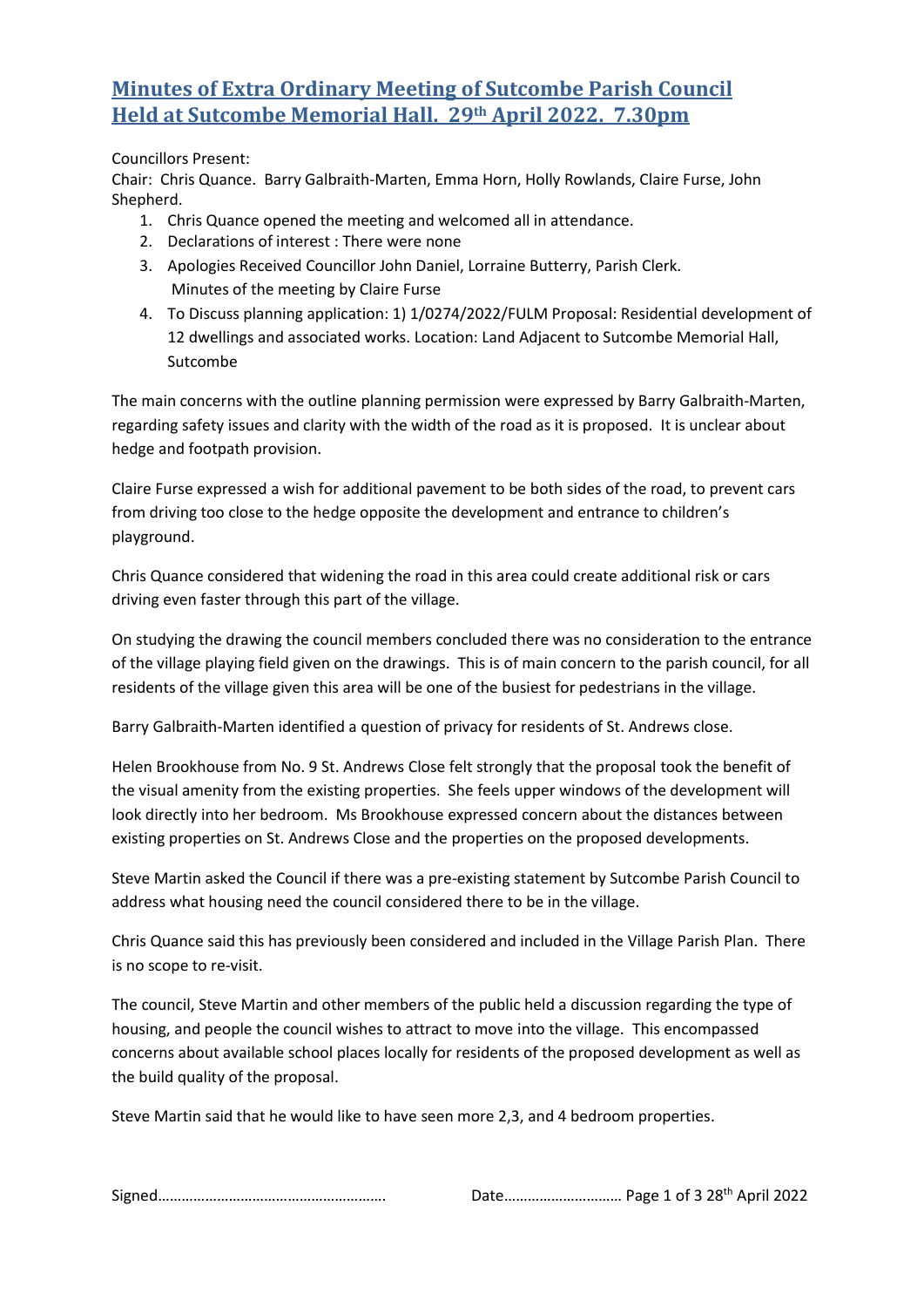This was agreed by Emma Horn who said that young people need small properties which is affordable for locals. The cinema and gym rooms were certainly not going to meet the needs of locals.

It was agreed that the development must not be allowed to discharge it's duty to provide affordable housing.

John Shepherd said that low cost housing must always stay low cost, and remain in the village.

Chris (Town Farm) representing Sutcombe Memorial Hall identified there has been acoustic screening identified running along the southern boundary. He thinks it should run all the way along the southern boundary. The concerns from the Memorial Hall exist about noise complaints from residents in the village. The Memorial does not want it's activities restricted by the occupation of the proposal.

There was a discussion regarding parking and if 2 spaces per property was enough especially for the larger properties.

Toni from No 7 St. Andrews Close talked about her objections to the proposal. Plot number 5 in particular looks directly into the bedroom windows of her young children.

Chris Quance reminded members of the public they are entitled to make their own objections (or otherwise) directly to Torridge District Council.

A member of the public raised concerns about flooding, she feels the road is often like a river and has concerns for properties at the bottom of the village. There was a discussion about the water attenuation system and monitoring for 12 months.

The general concern was in view of the previous annual flooding, this should be monitored / reviewed for a longer period.

A member of the public asked if there were any proposed improvements to the highway system, with the additional traffic this proposal will bring. The Council members have no indication of 'highway intentions' for the future and 'Highways' can clarify policy.

The Parish Council were able to convey sympathy with the concerns about highways, this is something that is regularly discussed at council meetings. The council is informed that Devon County Council does not have the available resource to repair roads and encouraged members of the public to report potholes to Devon County Council in addition.

There was a discussion regarding the provision of local services within the village compared to other villages in the area and therefore the proposed development being very rural to amenities.

Chris Quance drew the general comments session to a close and thanks members of the public for their input.